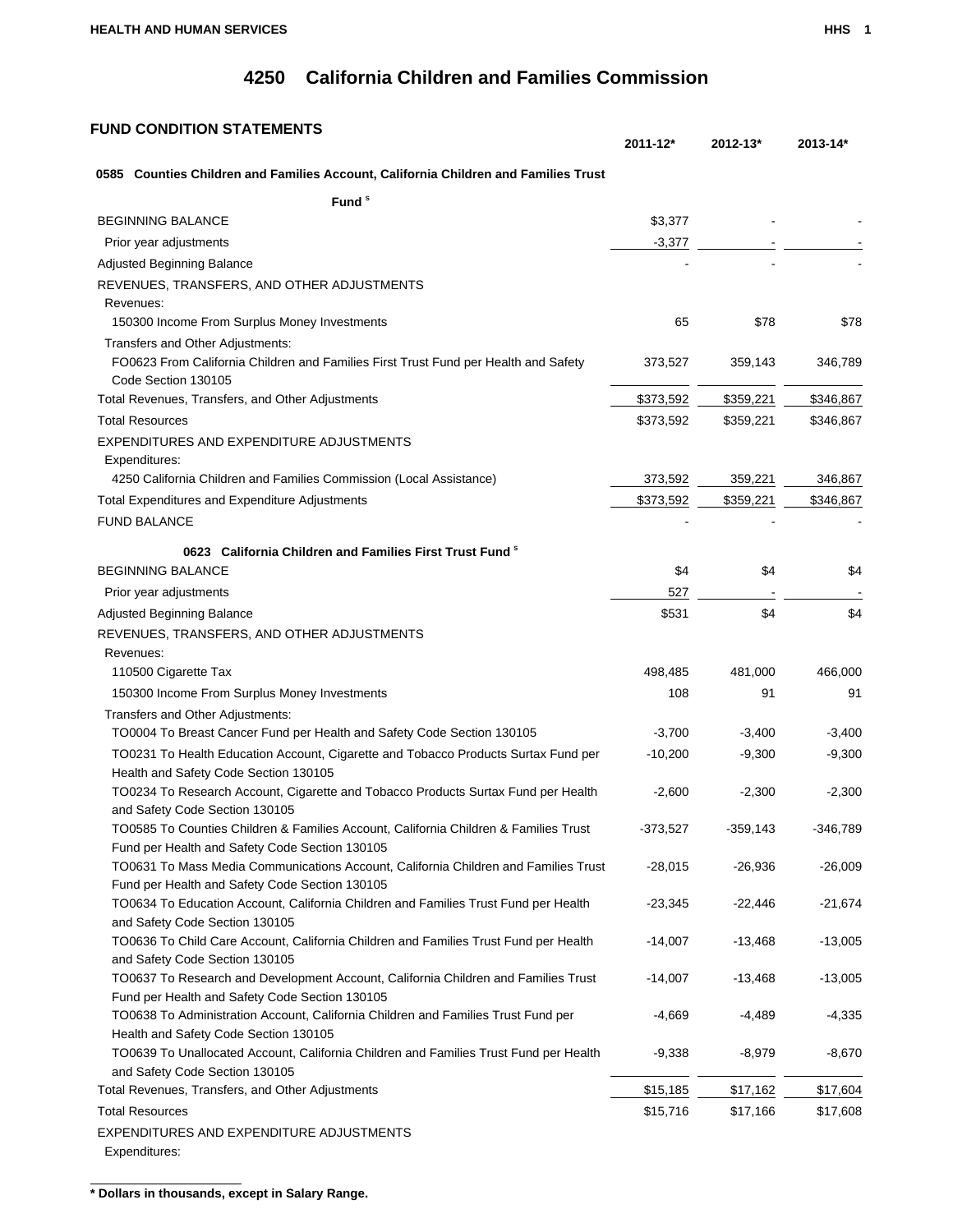## **4250 California Children and Families Commission**

|                                                                                     | 2011-12* | 2012-13* | 2013-14* |
|-------------------------------------------------------------------------------------|----------|----------|----------|
| 0860 State Board of Equalization (State Operations)                                 | 15,712   | 17,162   | 17,602   |
| <b>Total Expenditures and Expenditure Adjustments</b>                               | \$15,712 | \$17,162 | \$17,602 |
| <b>FUND BALANCE</b>                                                                 | \$4      | \$4      | \$6      |
| Reserve for economic uncertainties                                                  | 4        | 4        | 6        |
| Mass Media Communications Account, California Children and Families Trust<br>0631   |          |          |          |
| Fund <sup>s</sup>                                                                   |          |          |          |
| <b>BEGINNING BALANCE</b>                                                            | \$31,661 | \$19,731 | \$19,731 |
| Prior year adjustments                                                              | -256     |          |          |
| Adjusted Beginning Balance                                                          | \$31,405 | \$19,731 | \$19,731 |
| REVENUES, TRANSFERS, AND OTHER ADJUSTMENTS                                          |          |          |          |
| Revenues:                                                                           |          |          |          |
| 142500 Miscellaneous Services to the Public                                         | 720      |          |          |
| 150300 Income From Surplus Money Investments                                        | 121      | 70       | 70       |
| Transfers and Other Adjustments:                                                    |          |          |          |
| FO0623 From California Children and Families First Trust Fund per Health and Safety | 28,015   | 26,936   | 26,009   |
| Code Section 130105                                                                 |          |          |          |
| Total Revenues, Transfers, and Other Adjustments                                    | \$28,856 | \$27,006 | \$26,079 |
| <b>Total Resources</b>                                                              | \$60,261 | \$46,737 | \$45,810 |
| EXPENDITURES AND EXPENDITURE ADJUSTMENTS                                            |          |          |          |
| Expenditures:                                                                       |          |          |          |
| 4250 California Children and Families Commission (Local Assistance)                 | 40,530   | 27,006   | 26,079   |
| <b>Total Expenditures and Expenditure Adjustments</b>                               | \$40,530 | \$27,006 | \$26,079 |
| <b>FUND BALANCE</b>                                                                 | \$19,731 | \$19,731 | \$19,731 |
| Reserve for economic uncertainties                                                  | 19,731   | 19,731   | 19,731   |
| 0634 Education Account, California Children and Families Trust Fund <sup>8</sup>    |          |          |          |
| <b>BEGINNING BALANCE</b>                                                            | \$25,264 | \$21,237 | \$21,237 |
| Prior year adjustments                                                              | -213     |          |          |
| Adjusted Beginning Balance                                                          | \$25,051 | \$21,237 | \$21,237 |
| REVENUES, TRANSFERS, AND OTHER ADJUSTMENTS                                          |          |          |          |
| Revenues:                                                                           |          |          |          |
| 150300 Income From Surplus Money Investments                                        | 138      | 136      | 136      |
| Transfers and Other Adjustments:                                                    |          |          |          |
| FO0623 From California Children and Families First Trust Fund per Health and Safety | 23,345   | 22,446   | 21,674   |
| Code Section 130105                                                                 |          |          |          |
| Total Revenues, Transfers, and Other Adjustments                                    | \$23,483 | \$22,582 | \$21,810 |
| <b>Total Resources</b>                                                              | \$48,534 | \$43,819 | \$43,047 |
| EXPENDITURES AND EXPENDITURE ADJUSTMENTS                                            |          |          |          |
| Expenditures:                                                                       |          |          |          |
| 4250 California Children and Families Commission (Local Assistance)                 | 27,297   | 22,582   | 21,810   |
| <b>Total Expenditures and Expenditure Adjustments</b>                               | \$27,297 | \$22,582 | \$21,810 |
| <b>FUND BALANCE</b>                                                                 | \$21,237 | \$21,237 | \$21,237 |
| Reserve for economic uncertainties                                                  | 21,237   | 21,237   | 21,237   |
| 0636 Child Care Account, California Children and Families Trust Fund <sup>8</sup>   |          |          |          |
| <b>BEGINNING BALANCE</b>                                                            | \$23,257 | \$24,499 | \$24,499 |
| Prior year adjustments                                                              | $-128$   |          |          |
| Adjusted Beginning Balance                                                          | \$23,129 | \$24,499 | \$24,499 |
| REVENUES, TRANSFERS, AND OTHER ADJUSTMENTS                                          |          |          |          |
| Revenues:                                                                           |          |          |          |
| 150300 Income From Surplus Money Investments                                        | 100      | 97       | 97       |
|                                                                                     |          |          |          |

**\* Dollars in thousands, except in Salary Range.**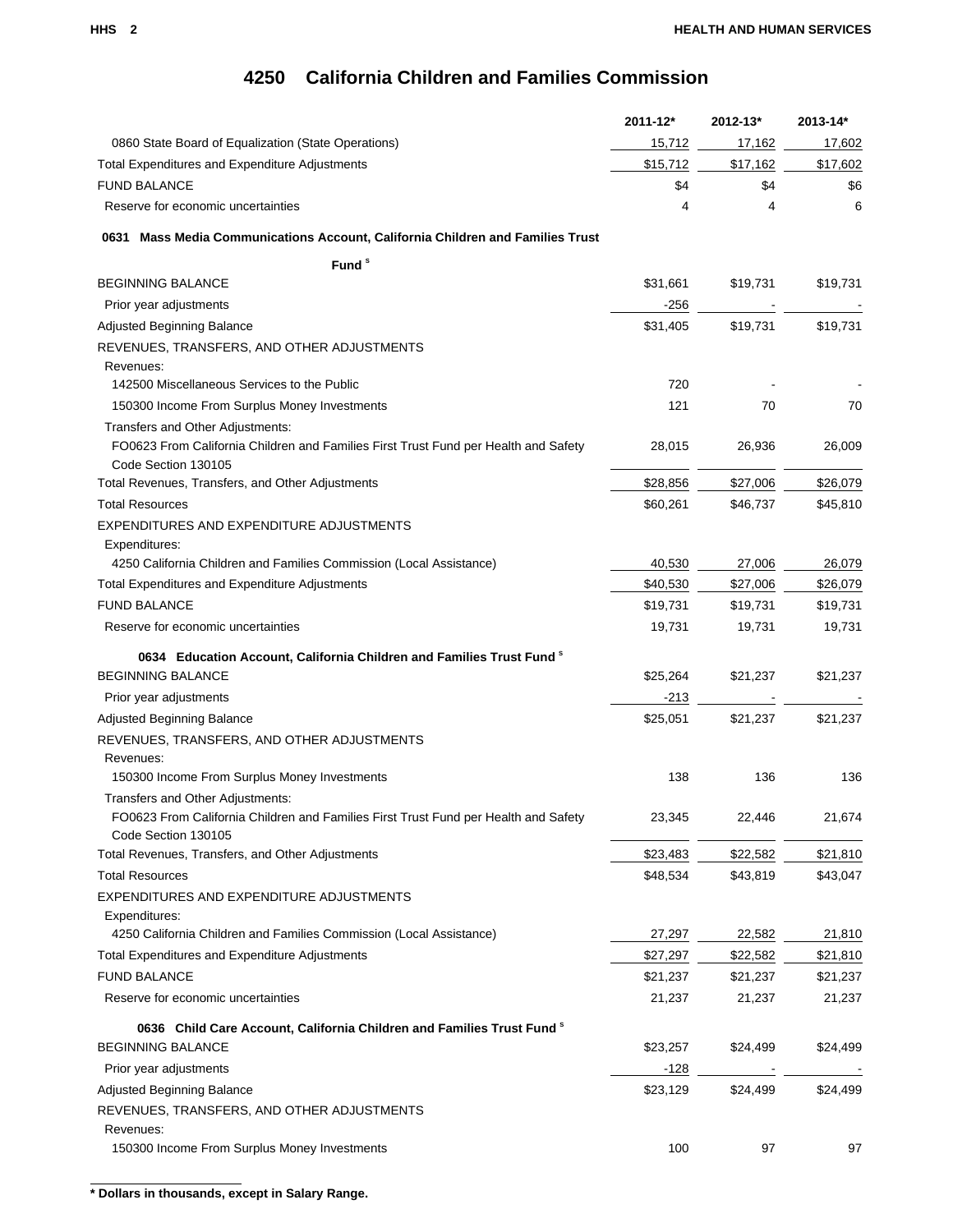|                                                                                                                         | 2011-12* | $2012 - 13*$ | 2013-14* |
|-------------------------------------------------------------------------------------------------------------------------|----------|--------------|----------|
| Transfers and Other Adjustments:                                                                                        |          |              |          |
| FO0623 From California Children and Families First Trust Fund per Health and Safety<br>Code Section 130105              | 14,007   | 13,468       | 13,005   |
| Total Revenues, Transfers, and Other Adjustments                                                                        | \$14,107 | \$13,565     | \$13,102 |
| <b>Total Resources</b>                                                                                                  | \$37,236 | \$38,064     | \$37,601 |
| EXPENDITURES AND EXPENDITURE ADJUSTMENTS<br>Expenditures:                                                               |          |              |          |
| 4250 California Children and Families Commission (Local Assistance)                                                     | 12,737   | 13,565       | 13,102   |
| <b>Total Expenditures and Expenditure Adjustments</b>                                                                   | \$12,737 | \$13,565     | \$13,102 |
| <b>FUND BALANCE</b>                                                                                                     | \$24,499 | \$24,499     | \$24,499 |
| Reserve for economic uncertainties                                                                                      | 24,499   | 24,499       | 24,499   |
| 0637 Research and Development Account, California Children and Families Trust Fund                                      |          |              |          |
| s<br><b>BEGINNING BALANCE</b>                                                                                           | \$17,959 | \$12,384     | \$12,384 |
| Prior year adjustments                                                                                                  | $-128$   |              |          |
| Adjusted Beginning Balance                                                                                              | \$17,831 | \$12,384     | \$12,384 |
| REVENUES, TRANSFERS, AND OTHER ADJUSTMENTS                                                                              |          |              |          |
| Revenues:                                                                                                               |          |              |          |
| 150300 Income From Surplus Money Investments                                                                            | 74       | 44           | 44       |
| Transfers and Other Adjustments:                                                                                        |          |              |          |
| FO0623 From California Children and Families First Trust Fund per Health and Safety<br>Code Section 130105              | 14,007   | 13,468       | 13,005   |
| Total Revenues, Transfers, and Other Adjustments                                                                        | \$14,081 | \$13,512     | \$13,049 |
| <b>Total Resources</b>                                                                                                  | \$31,912 | \$25,896     | \$25,433 |
| EXPENDITURES AND EXPENDITURE ADJUSTMENTS<br>Expenditures:                                                               |          |              |          |
| 4250 California Children and Families Commission (Local Assistance)                                                     | 19,528   | 13,512       | 13,049   |
| Total Expenditures and Expenditure Adjustments                                                                          | \$19,528 | \$13,512     | \$13,049 |
| <b>FUND BALANCE</b>                                                                                                     | \$12,384 | \$12,384     | \$12,384 |
| Reserve for economic uncertainties                                                                                      | 12,384   | 12,384       | 12,384   |
|                                                                                                                         |          |              |          |
| 0638 Administration Account, California Children and Families Trust Fund <sup>8</sup>                                   |          |              |          |
| <b>BEGINNING BALANCE</b>                                                                                                | \$24,403 | \$23,089     | \$23,058 |
| Prior year adjustments                                                                                                  | -44      |              |          |
| Adjusted Beginning Balance                                                                                              | \$24,359 | \$23,089     | \$23,058 |
| REVENUES, TRANSFERS, AND OTHER ADJUSTMENTS                                                                              |          |              |          |
| Revenues:                                                                                                               |          |              |          |
| 150300 Income From Surplus Money Investments                                                                            | 88       | 80           | 80       |
| Transfers and Other Adjustments:<br>FO0623 From California Children and Families First Trust Fund per Health and Safety | 4,669    | 4,489        | 4,335    |
| Code Section 130105                                                                                                     |          |              |          |
| Total Revenues, Transfers, and Other Adjustments                                                                        | \$4,757  | \$4,569      | \$4,415  |
| <b>Total Resources</b>                                                                                                  | \$29,116 | \$27,658     | \$27,473 |
| EXPENDITURES AND EXPENDITURE ADJUSTMENTS                                                                                |          |              |          |
| Expenditures:                                                                                                           |          |              |          |
| 0840 State Controller (State Operations)                                                                                | 8        | 7            |          |
| 4250 California Children and Families Commission (State Operations)                                                     | 6,019    | 4,569        | 4,415    |
| 8880 Financial Information System for California (State Operations)                                                     |          | 24           | 21       |
| <b>Total Expenditures and Expenditure Adjustments</b>                                                                   | \$6,027  | \$4,600      | \$4,436  |
| <b>FUND BALANCE</b>                                                                                                     | \$23,089 | \$23,058     | \$23,037 |